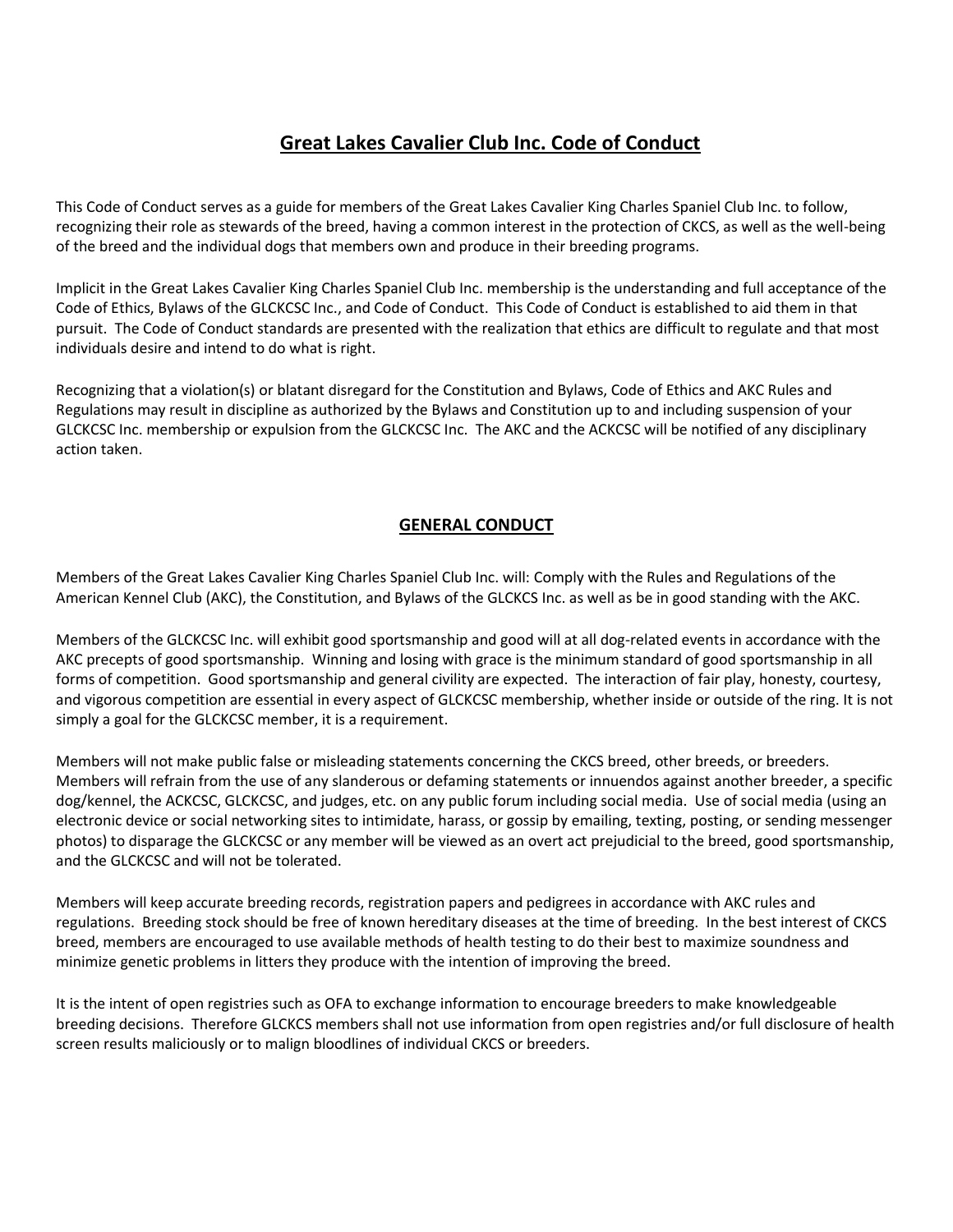## **Breeding**

All dogs shall be kept in a clean, healthy, and safe environment. Dogs will be provided with all nutrition, exercise, socialization, vaccinations/titering, deworming, external parasite control, and appropriate veterinary treatment necessary to provide maximum mental and physical well-being. When a CKCS (neonate through adult) must be euthanized, the procedure should be humanely performed.

GLCKCS members will strive to improve the breed to conform closely to the AKC Breed Standards by selecting the stud or dam as to reduce faults and to achieve better type, health, and qualities in the puppies. Dogs/bitches shall be bred only to purebred registered CKCS dogs/bitches of standard acceptable colors.

As member breeders of GLCKCSC Inc., we are held to a higher standard as guardians of the CKCS breed.

It is STRONGLY recommended that all dogs offered at stud shall not be bred prior to one (1) year of age, shall be in good health, free from communicable diseases, and disqualifying genetic faults.

Stud owners will verify that the bitch owner is a responsible owner/breeder and they are not directly or indirectly involved with any puppy broker, puppy mill, pet shop, litter lot sales, or any other commercial enterprises whose business is involved in like activities. Stud owners will verify that the bitch is an AKC registered purebred CKCS and the puppies that result from the breeding will be AKC registered. All resulting pet quality puppies will be sold on limited registration spay/neuter contracts.

Any bitch accepted for stud service should be at least eighteen (18) months of age or on their third season, in good health, free from communicable diseases and disqualifying genetic faults. It is highly recommended that no bitch be bred without proof of negative brucellosis test.

It is STRONGLY recommended by the GLCKCSC Inc. that GLCKCSC Inc. member bitch owners shall not breed a bitch more than two (2) consecutive seasons, nor prior to eighteen (18) months of age or before their third season, nor after nine (9) years of age. The bitch should be in good health, free from any communicable diseases, and disqualifying genetic faults. All bitches will be bred with intentions of improving the breed. All pet puppies will be sold on limited registration spay/neuter contracts.

No bitch will be bred for commercial purposes or bred for designer breed market. GLCKCSC Inc. members will NOT sell puppies to commercial facilities, businesses, kennels, puppy brokers, pet shops, guard dog businesses, nor agents thereof, or bred for the designer breed market. Members will not dispose of dogs or puppies by giving them to the local animal shelter, pound, humane society, or any organization of that type.

All advertising shall be factual, informative, and free of fraudulent or misleading statements.

Members will register all puppies and adults with full or limited registration with the AKC and the purchaser shall be provided with accurate and valid papers except where registration papers are being held back by contractual agreement. All buyers must receive a record of health clearances, immunizations, worming, pedigree, and applicable AKC or other Kennel Club transfer documents.

Members will not sell or give away a puppy/dog with known detrimental genetic or temperament defects except under a nonbreeding (alter) agreement. The new owner will be fully informed of any known information concerning the defect before the transaction is complete. Members will honestly evaluate the quality of any dogs sold or placed and fairly represent the evaluation as opinion. CKCS not intended for breeding purposes are to be sold on spay or neuter agreements or, limited registration where applicable.

The breeder has the responsibility of assuring, to the best of their ability, a safe and healthy home for each puppy they produce. Responsibility of the breeder does not stop with the sale. The breeder should be available for consultation and to assist in the recovery and placement of any dog sold by the breeder if such need arises